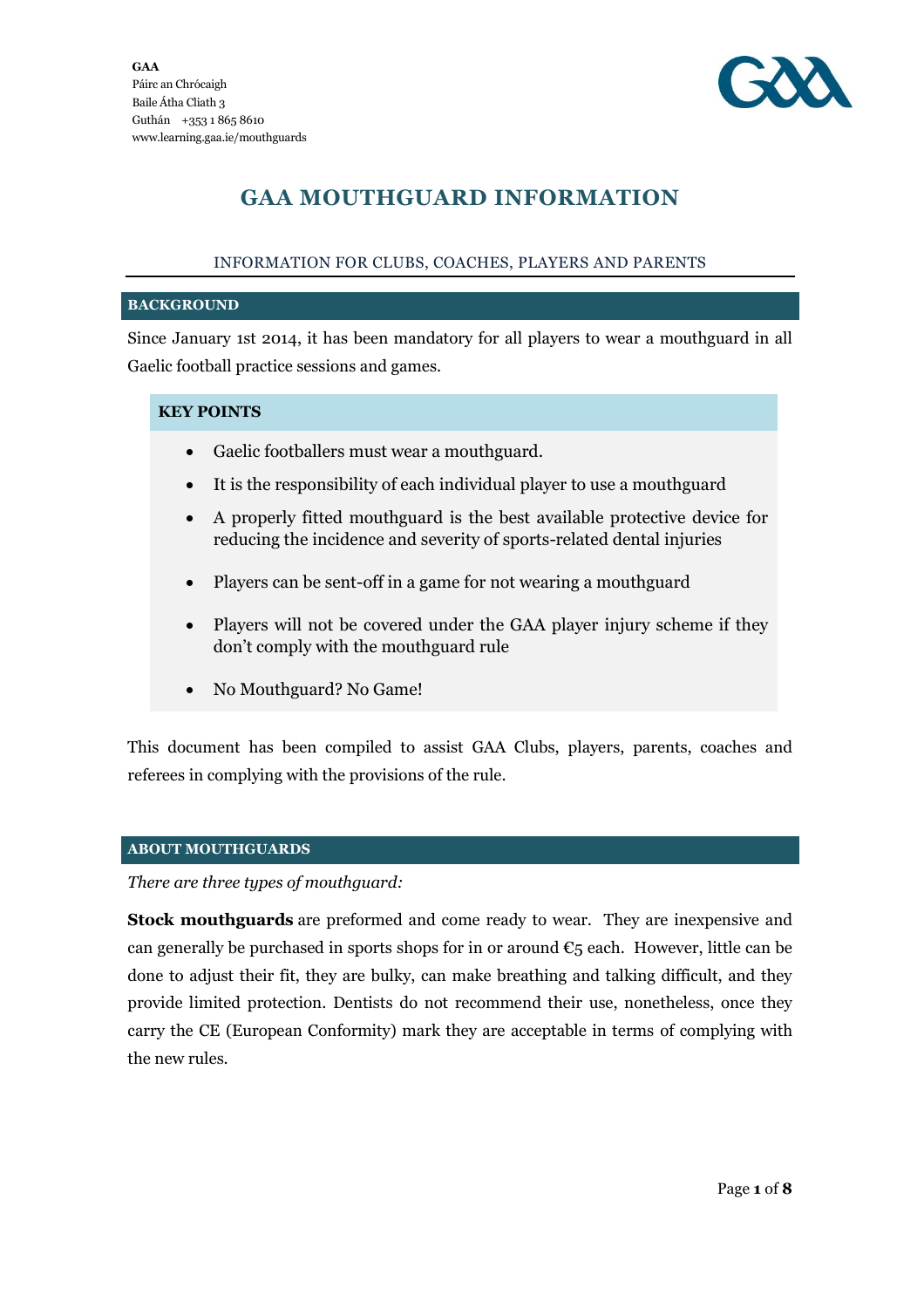**GAA** Páirc an Chrócaigh Baile Átha Cliath 3 Guthán +353 1 865 8610 www.learning.gaa.ie/mouthguards



**Boil and bite mouthguards** can also be bought over the counter at most sports shops



and generally offer a better fit than stock mouth protectors. The 'boil and bite' mouthguard is made from thermoplastic material. It is placed in hot water to soften, then placed in the mouth and shaped around the teeth using finger and tongue pressure. Dentists do not recommend their use in general. Typically this type of mouthguard will cost in the region of  $\epsilon$ 8 to

€33 and again any mouthguard with the CE mark on it in this category is sufficient to ensure compliance with the new rule.



*Official OPRO GAA/GPA boil and bite mouthguards are available for purchasing through the following retailers: Supervalu, Centra, Lifestyle Sports, Elverys, O'Neills and Heatons*

**Custom-fitted mouthguards** are individually designed and made in a dental office or a professional laboratory based on your dentist's instructions. These will not just offer the best

protection against dental and oral injury but they should not affect performance i.e. breathing and speech should be relatively unaffected particularly if these have been worn regularly. Firstly, your dentist will make an impression of your teeth and a mouthguard is then moulded over the model using a special material. Due to the use of the special material and because of



the extra time and work involved, a custom made mouthguard is more expensive than the other types, but it provides the most comfort and protection.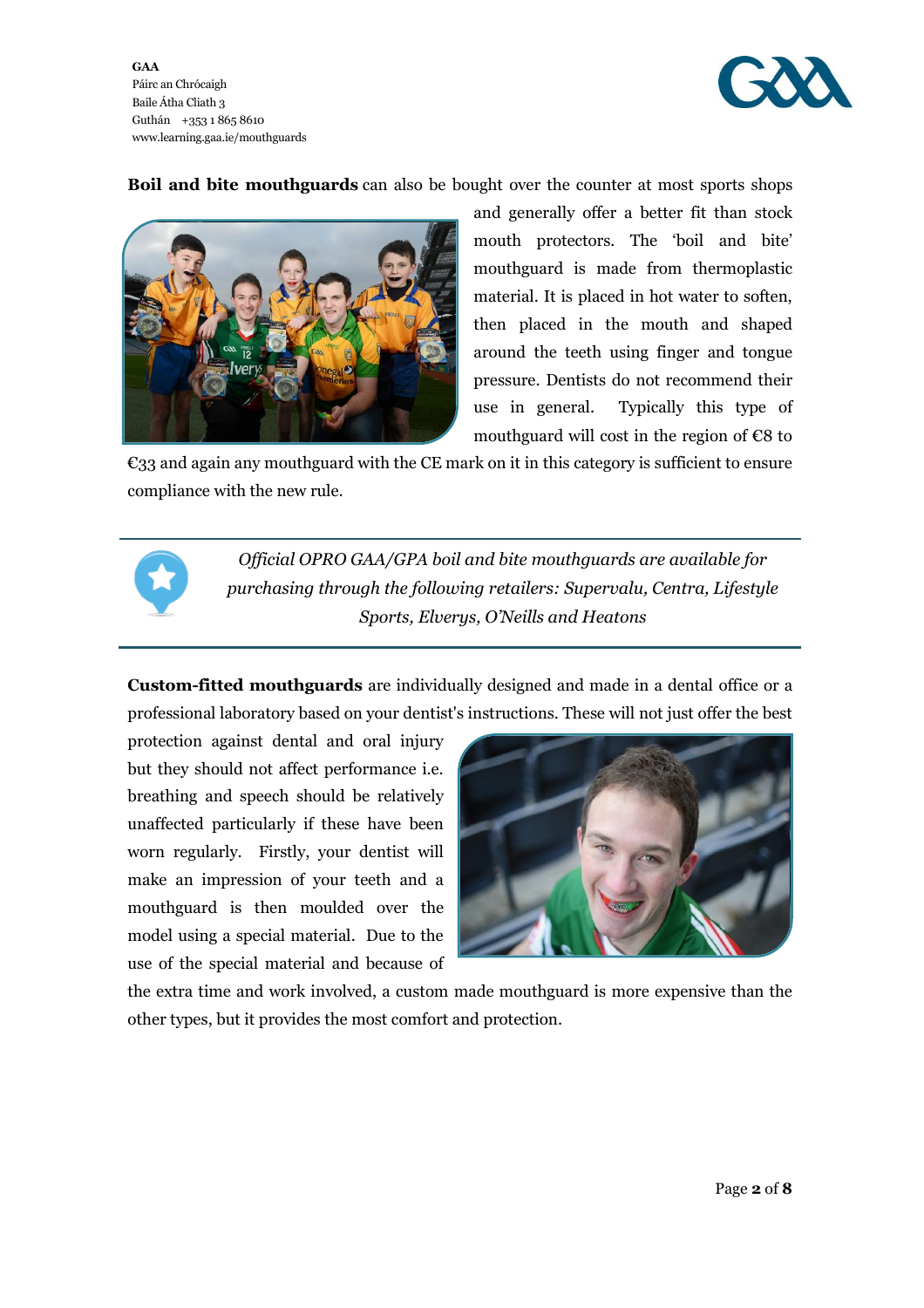**GAA** Páirc an Chrócaigh Baile Átha Cliath 3 Guthán +353 1 865 8610 www.learning.gaa.ie/mouthguards





*Custom-fitted mouthguards by OPRO are available from a network of dentists nationwide.*

Prices can vary significantly and it is worth seeking and comparing prices from a number of practitioners before deciding to purchase. Typically a custom-fitted mouthguard should cost between  $\epsilon_{50}$  and  $\epsilon_{75}$ . However, many dental practices offer significant reductions to GAA Clubs that are ordering in bulk. GAA Clubs can generally liaise with dental centres and clinics to arrange for someone to visit the Club on a given day to take dental impressions from a number of players. Custom-fitted mouthguards purchased in bulk in this manner should cost around  $\epsilon$ 30 to  $\epsilon$ 50 each.





*In addition, to find a dentist in Britain, you can use the 'Find a Dentist' function offered by the British Dental Association - [http://www.bda](http://www.bda-findadentist.org.uk/)[findadentist.org.uk/.](http://www.bda-findadentist.org.uk/)*



*OPRO Custom-fitted range - [http://www.gaa.ie/tickets-and](http://www.gaa.ie/tickets-and-merchandise/merchandise/mouthguards/)[merchandise/merchandise/mouthguards/](http://www.gaa.ie/tickets-and-merchandise/merchandise/mouthguards/)*

# **WHICH TYPE OF MOUTHGUARD SHOULD I PURCHASE?**

The decision on which type of mouthguard a player should obtain is a matter of personal preference. There is no doubt that custom-fitted mouthguards offer the best fit and protection but they are the most expensive option also. The 'stock' and 'boil and bite' options will suffice for compliance with the rules, but only if the product carries the CE mark. It is essential that a player feels that his mouthguard is properly fitted. Should a player feel that this is not the case; we would strongly advise that dental practitioners are consulted with.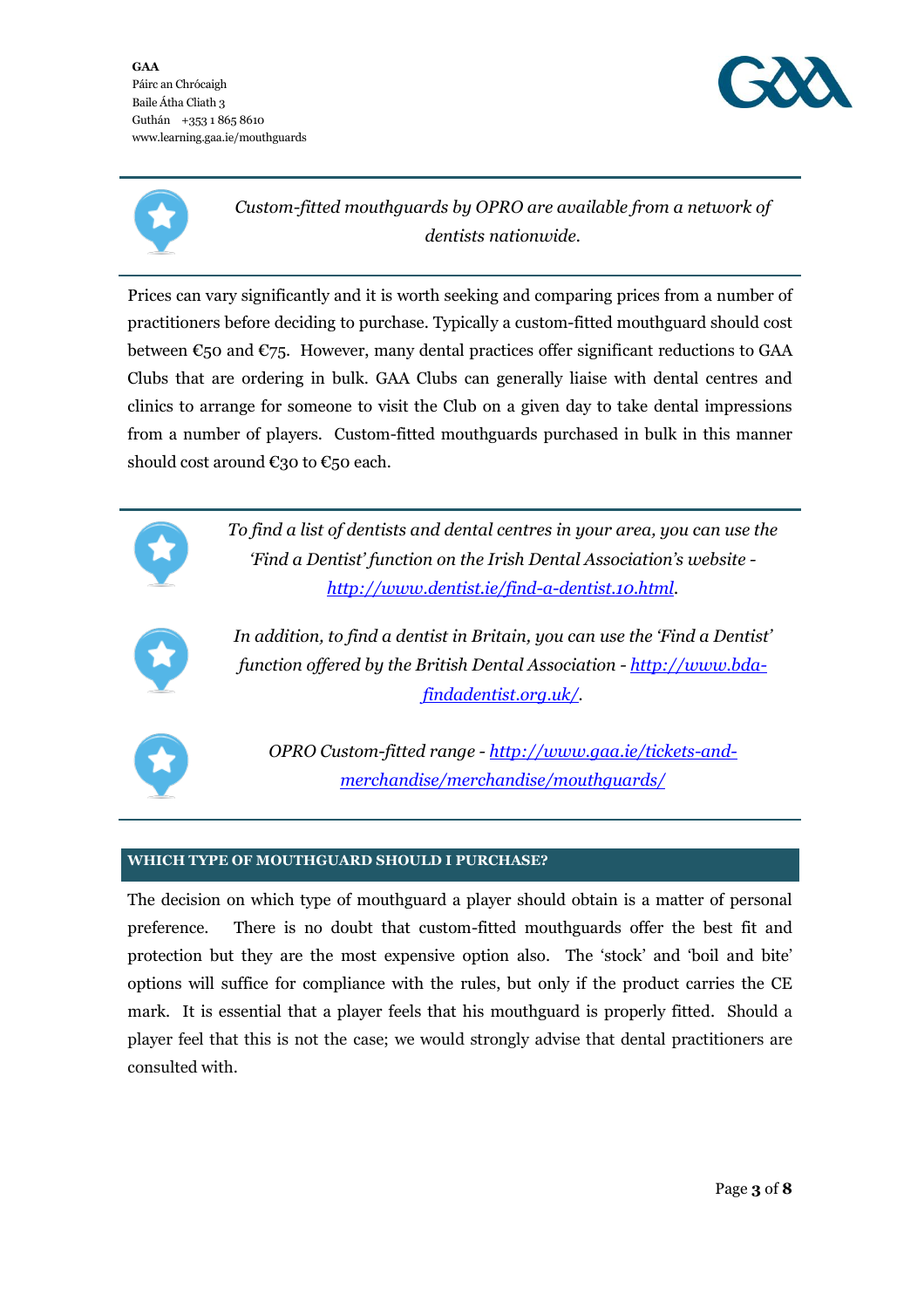

In terms of underage players, it should be borne in mind that teeth and mouths are still developing up until about 12 years of age and young players may grow out of custom-fitted mouthguards over a period time. However, dental practitioners are ultimately in the best position to give advice to individuals in this context.

### **HYGIENE ADVICE**

- Mouthguards can be rinsed with cold water or with a mouth rinse before and after each use and /or cleaned with toothpaste and a toothbrush
- Occasionally clean the mouthguard in cool, soapy water and rinse it thoroughly
- Place the mouthguard in a firm, perforated container to store or transport it, this permits air circulation and helps to prevent damage
- Protect the mouthguard from high temperatures such as hot water, hot surfaces, or direct sunlight to minimise distorting its shape
- Occasionally check the mouthguard for general wear, if you find holes or tears in it or if it becomes loose or causes discomfort, replace it
- Bring the mouthguard to each regularly scheduled dental visit to have your dentist exam it

### **ROLE OF THE REFEREE**

If a player refuses to comply with a Referee's instruction to wear a mouthguard, he will incur the penalty as outlined in (Rule 6.2, Rules of Foul Play, The Playing Rules of Football, Official Guide, Part 2, 2012) *'Caution the offender; order off if he persists'.*

### **ROLE OF THE PLAYER**

In all Football Games and Practice Football Sessions, it shall be mandatory for, and the responsibility of, each individual player to use a mouthguard.

### **ROLE OF THE CLUB**

Clubs should ensure that their players, player's parents/guardians, coaches and team mentors are made aware of the mouthguard rules.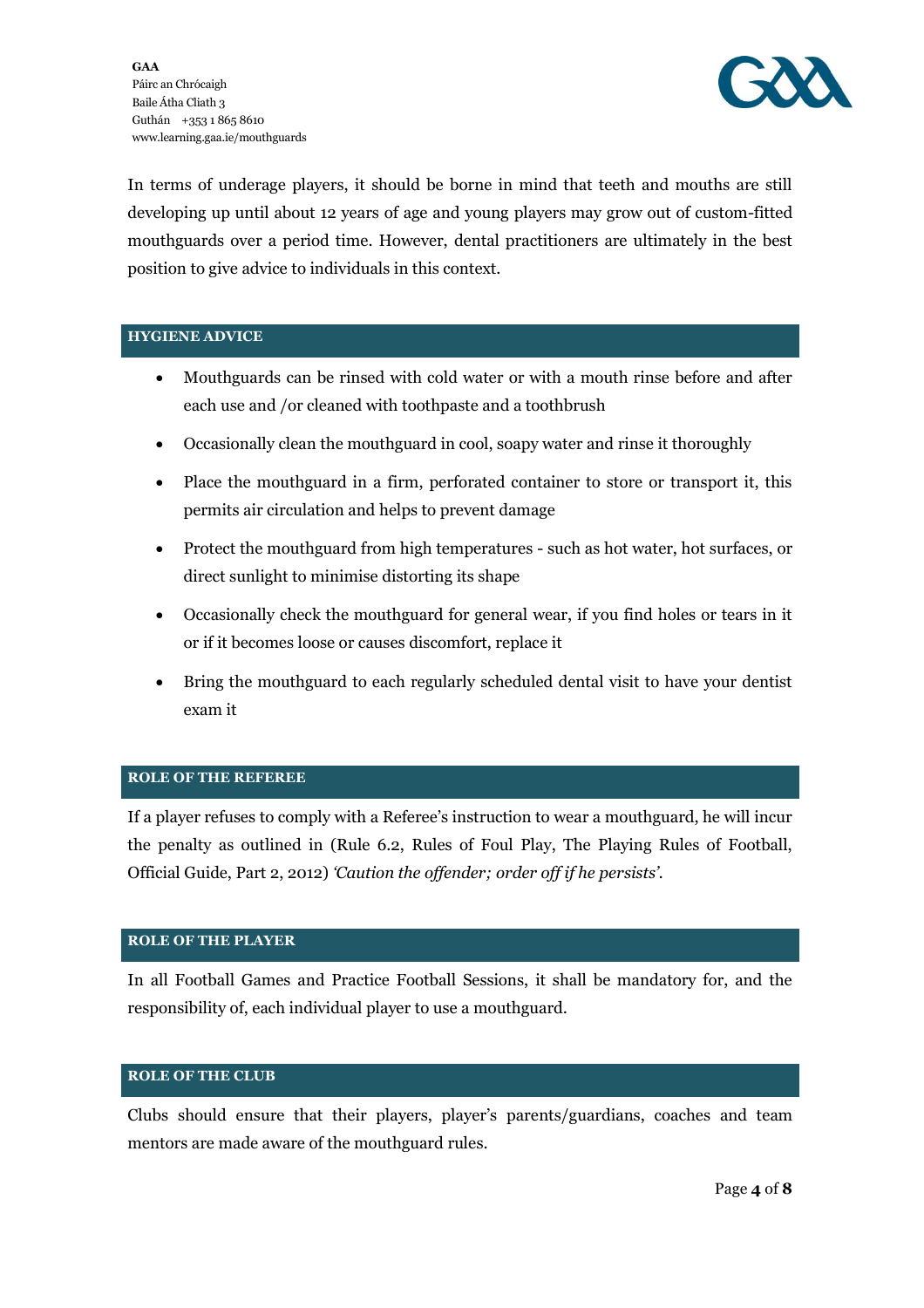

### **ROLE OF THE OFFICIAL GAA COACH IN SCHOOLS**

If an official GAA coach is coaching Gaelic football in primary schools then children must wear a mouthguard to participate in a practice session or game.

### **PE LESSONS IN SCHOOLS**

In terms of PE lessons, the GAA has no control over what activities or games teachers choose to deliver during PE time. However, we would advise that wearing mouthguards for Gaelic games will significantly reduce the risk of sustaining dental injuries and that it would be prudent for each School to have a policy in this regard.

#### **GAA PLAYER INJURY SCHEME**

Players will not be covered under the player injury scheme if they are not wearing a mouthguard. In all Football Games and Practice Football Sessions, it shall be mandatory for, and the responsibility of, each individual player to use a mouthguard.

#### **INJURY PREVENTION**

Research figures indicate that Ireland has one of the highest rates of sport-related oral injuries in the EU, with one third of all adult dental injuries being sports-related. In many sports such as rugby and hockey the wearing of mouthguards, also known as 'mouth guards' or 'gum shields' is the norm with nearly all Clubs adhering strictly to a 'no gumshield - no game' rule. A recent survey of Irish parents found the average cost of emergency dental treatment for sport related dental injuries in children to be  $\epsilon$ 214.23. Studies have also shown that the overall injury risk is close to twice as high when a mouthguard is not worn, relative to when a mouthguard is used during athletic activity.

The introduction of this rule has led to a drop of 37% in the number of dental injury claims made via the GAA Injury benefit fund, resulting from incidents in Gaelic football training sessions and matches in grades up to Minor in 2013. At adult level a similar drop of 39% occurred in 2014 proving the benefits of wearing a mouthguard in reducing the risk of dental injuries.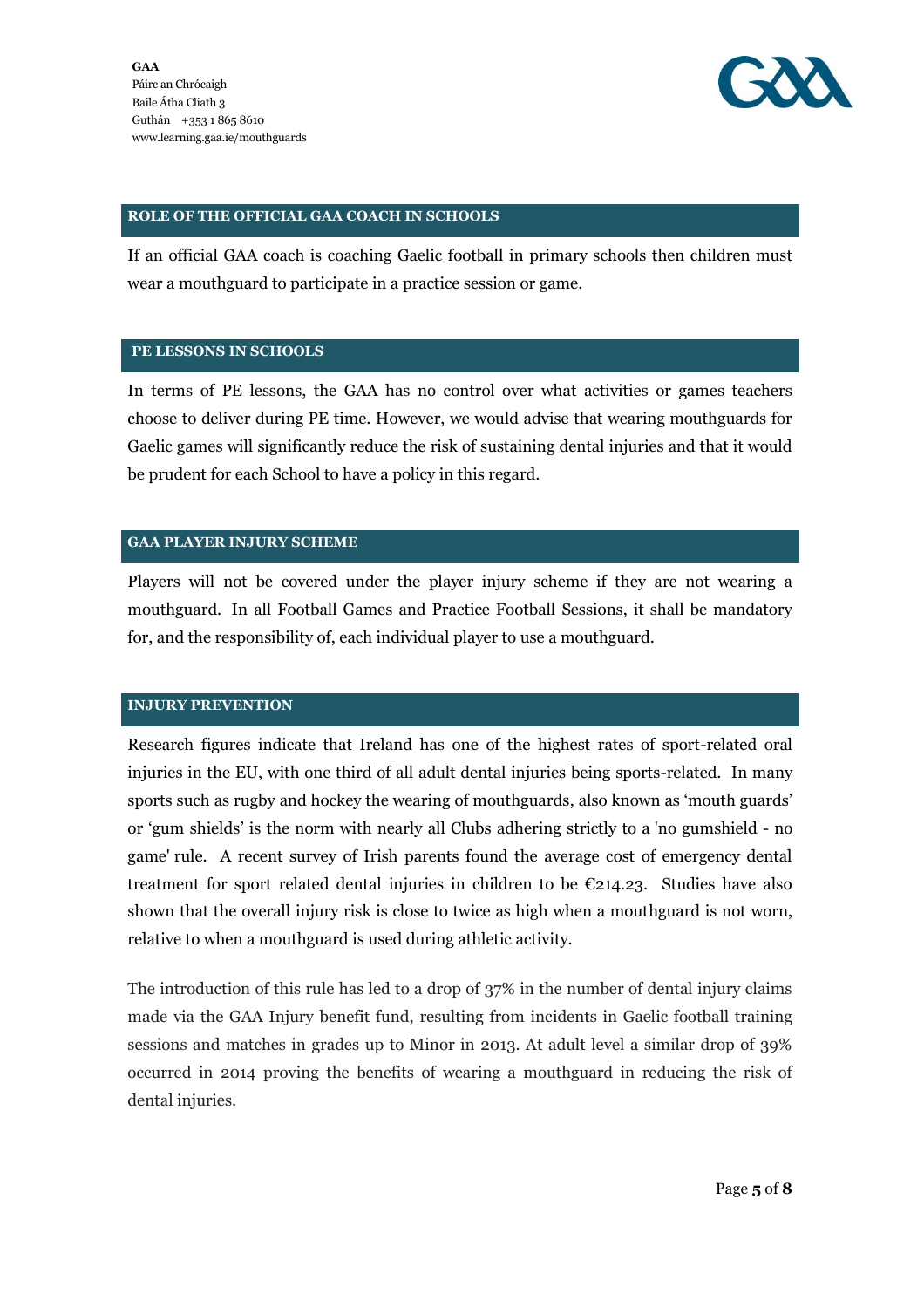

The GAA's Medical, Scientific and Welfare Committee has acknowledged that the use of a properly fitted mouthguard is the best available protective device for reducing the incidence and severity of sports-related dental injuries and was centrally involved in ensuring the introduction of compulsory mouthguards in Gaelic football.

### **LIMITATION OF LEGAL LIABILITY**

These Rules shall not impose on any Referee, Linesman, Umpire, Sideline Official, Team Official or Unit any legal duty of care or legal responsibility (which duty shall remain with individual Players, and if relevant, Parents, Guardians or other persons legally responsible for them).

#### **SOME QUESTIONS**.

### **1. What will happen if I am not wearing a mouthguard in a game?**

A. If a player refuses to comply with a Referee's instruction to wear a mouthguard, he will initially be cautioned by the Referee and if the player continues to refuse, the Referee can send him off.

# **2. Who is responsible for ensuring mouthguards are worn at training or practice sessions?**

A. It is the responsibility of each individual player to use a mouthguard. Clubs and players should note that players will not be covered under the GAA Player Injury Scheme if they are not wearing a mouthguard.

### **3. Do players have to wear a mouthguard in Hurling games?**

A. No. The rule only applies to Gaelic football; however, wearing a mouthguard whilst playing Hurling does reduce the risk of dental injury.

# **4. Our Club has a nursery, are children in these juvenile age groups exempt from wearing a mouthguard?**

A. No. The Medical, Scientific and Welfare Committee advise that children should begin wearing a mouthguard at whatever age they start playing. Young mouths need protecting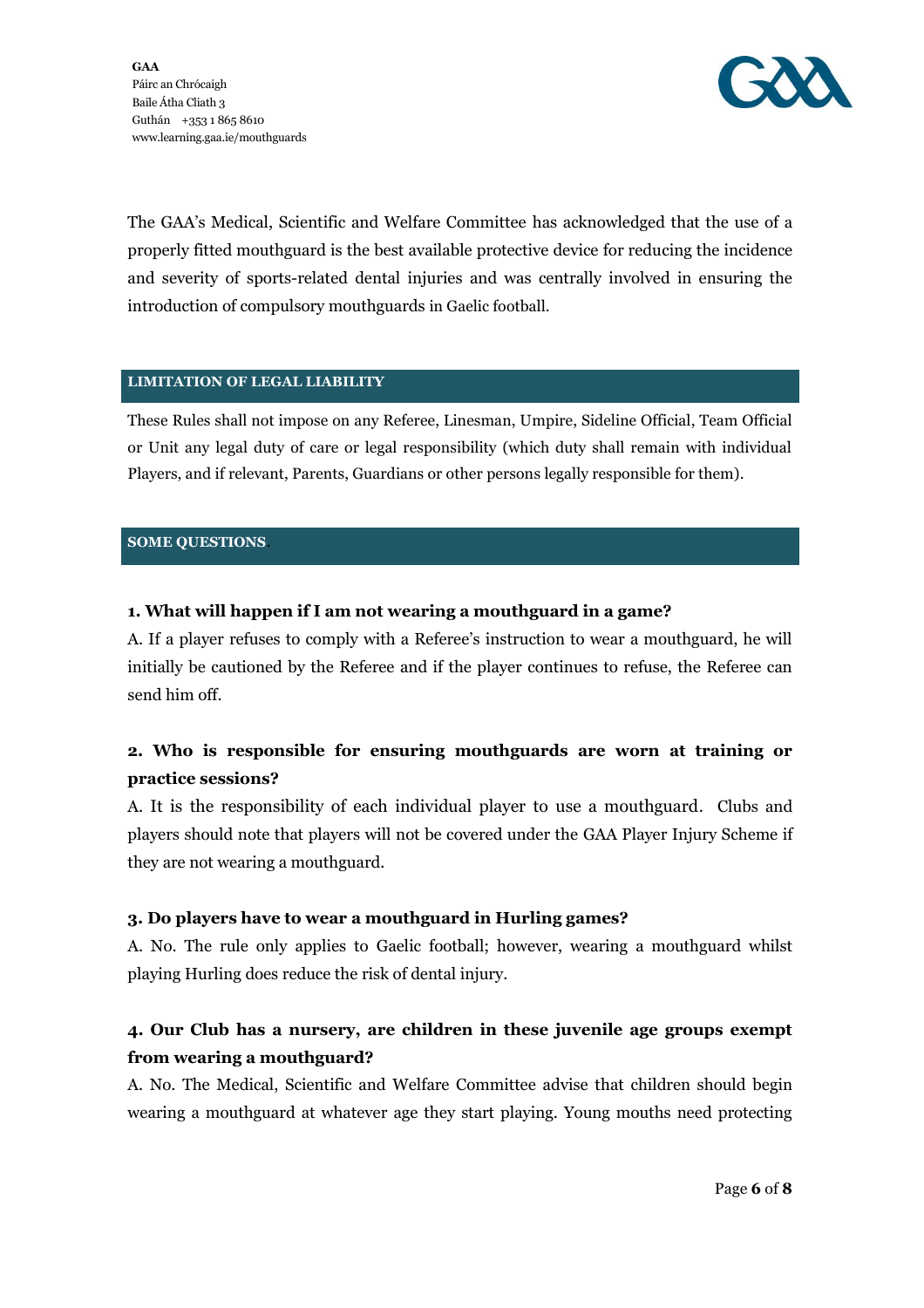

too and if players start wearing mouthguards at a young age this will add greatly to the development of a culture of wearing mouthguards in Gaelic football.

### **5. Does this rule apply to Ladies Football?**

The Ladies Gaelic Football Association has announced that from January 1st 2014, all underage players must wear a mouthguard whilst playing Ladies Gaelic Football.

# **6. Does the rule regarding the wearing of mouthguards apply to games in Primary Schools?**

A. If an official GAA coach is coaching Gaelic Football in primary schools then children must wear a mouthguard to participate in a practice session or game.

# **7. Do children have to wear mouthguards for PE sessions?**

In terms of PE lessons, the GAA has no control over what activities or games teachers choose to deliver during PE time. However, we would advise that wearing mouthguards for Gaelic games will significantly reduce the risk of sustaining dental injuries.

# **8. Does therule regarding the wearing of mouthguards apply to Cumann na mBuncsol Football practice sessions and games?**

A. Cumann na mBunscol Náisiúnta are subject to the General Rules of the Association, it is a matter for each School to ensure that the rule is adhered to by their pupils in practice sessions and football games.

# **10. Do I have to wear a mouthguard whilst playing Second Level games?**

# A. Yes.

# **11. Do I have to wear a mouthguard whilst playing Third Level games?**

A. Yes.

# **12. Does this apply to overseas players?**

A. Yes. International Units are subject to the General Rules of the Association.

# **13. I'm a referee; do I have to check all players' mouths before a game to ensure compliance?**